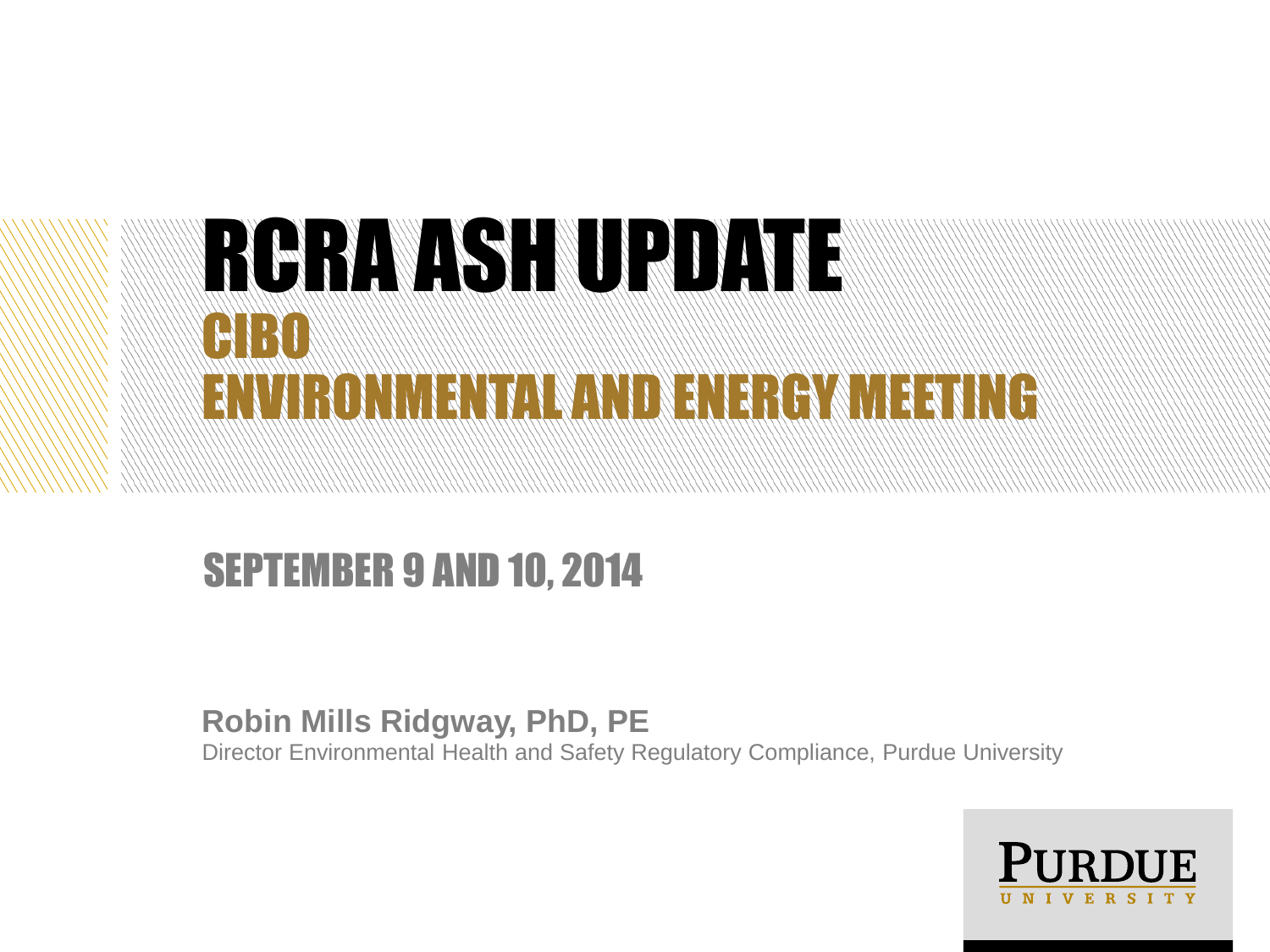# STATUS

- EPA to finalize the rule by December 19, 2014.
- While not finalized, EPA has hinted several times that it would be a Subtitle D Rule. (Let's see it in writing first!)
- The rule, from EPA's point of view, is for EGUs, but the States will play a key role in implementation.
- The ELG for Electric Steam Generating EGUs will have an impact of Coal Ash Residuals Management and will have overlapping permitting issues. This is due September 30, 2015.

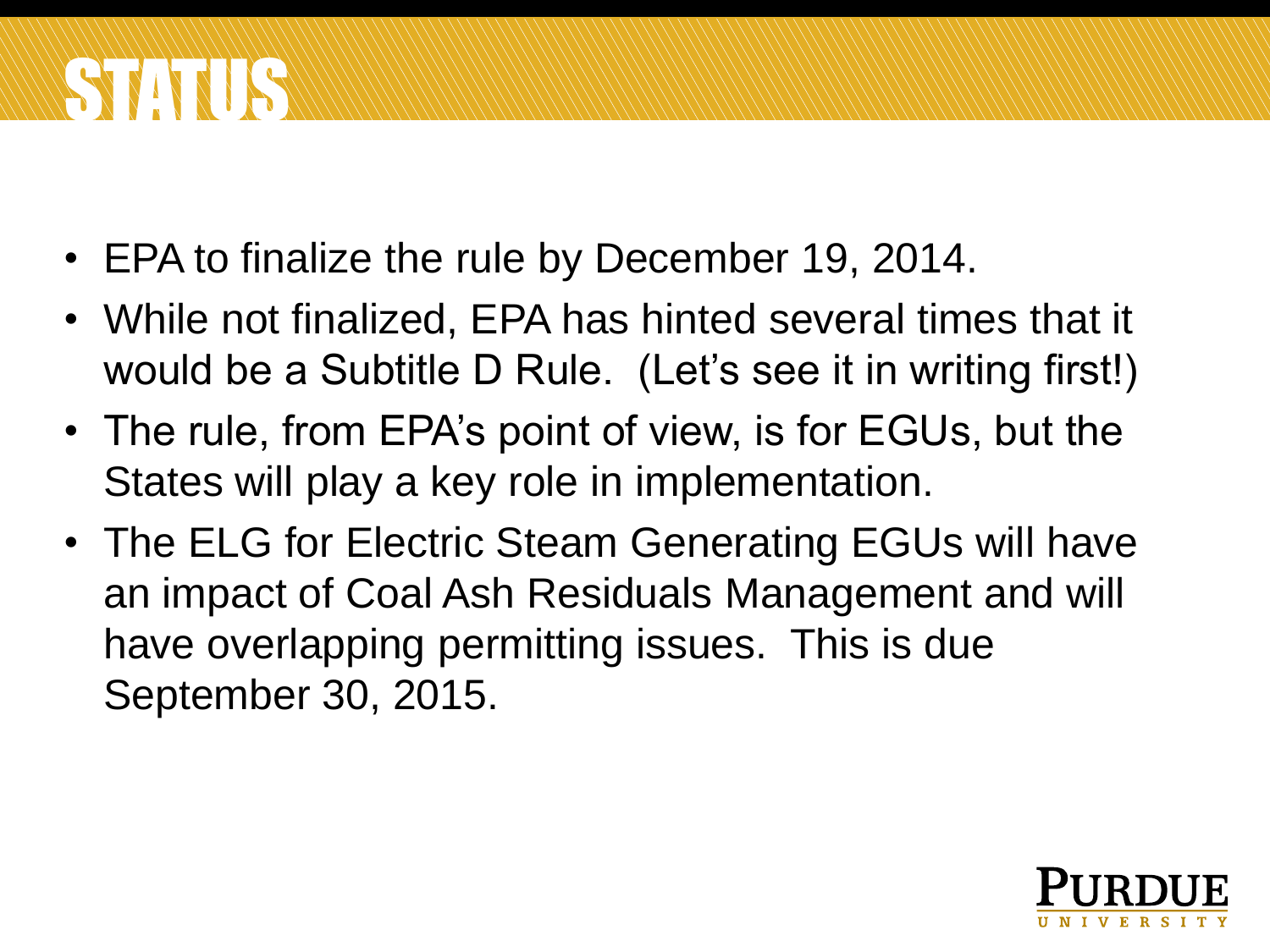#### NORTH CAROLINA LAWMAKERS APPROVE LEGISLATION TO REGULATE COAL ASHA

- Legislation addresses some contentious issues:
	- Allows "low-risk" ash dumps to be capped with plastic sheeting and dirt!
	- Directs Duke to move low-lying dumps if there is significant risk of ground-water pollution
	- Duke has 15 years to move ash from 4 "dumps" that are considered to be the highest risk.
	- A Commission has been set up to decide what to do with the remaining sites.

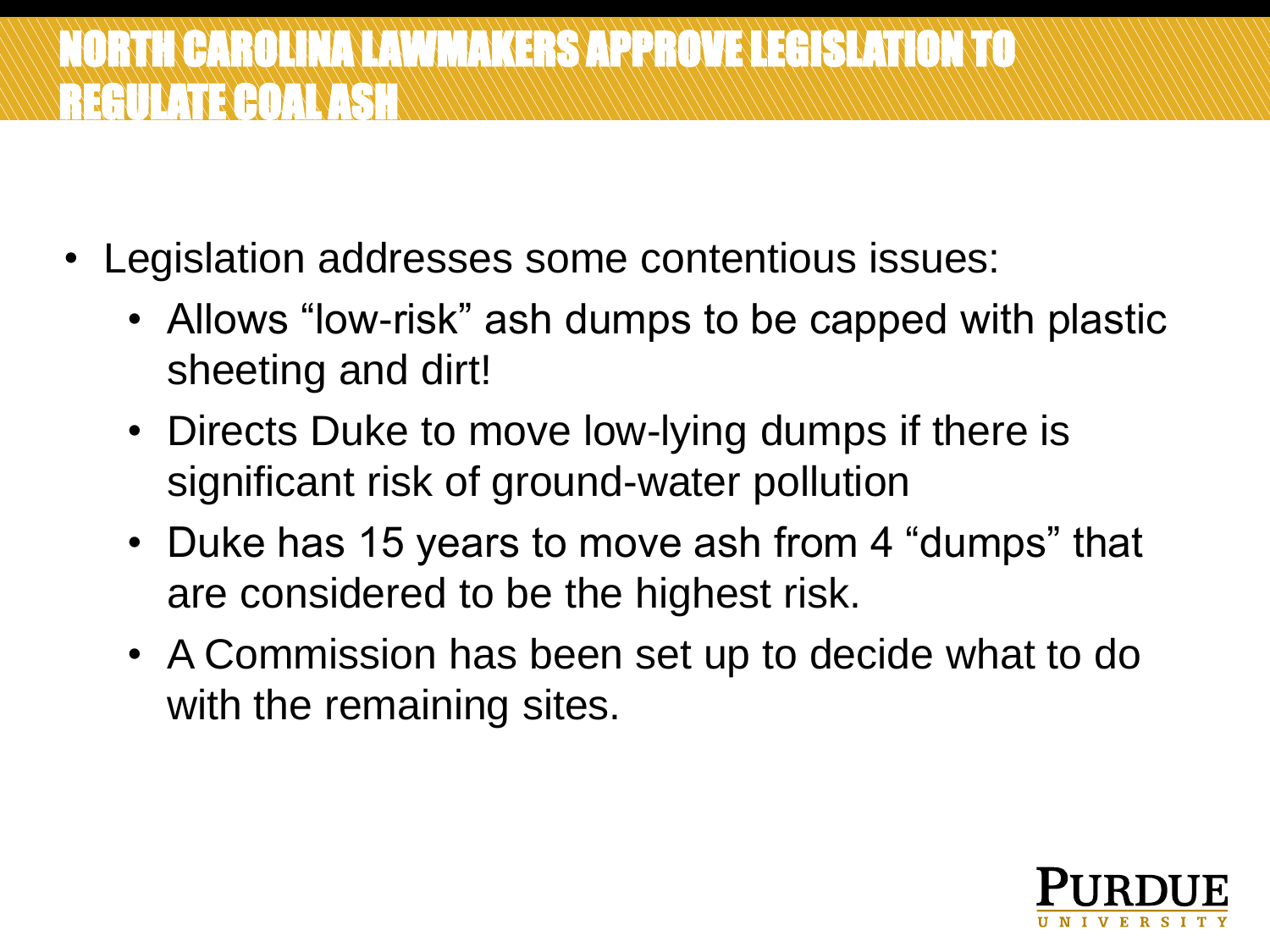## DUKE

On May 22, 2014, EPA signed an enforceable agreement with Duke Energy Carolinas, LLC (Duke) to perform a comprehensive assessment, determine the location of coal ash deposits and to remove deposits along the Dan River as deemed appropriate by EPA in consultation with the US Fish and Wildlife Service as a result of the coal ash spill that occurred at the Dan River Steam Station on February 2, 2014.

Under the Administrative Order and Agreement on Consent (Order), entered into under the *Superfund law*, EPA will oversee the cleanup and Duke will reimburse EPA for its oversight costs.

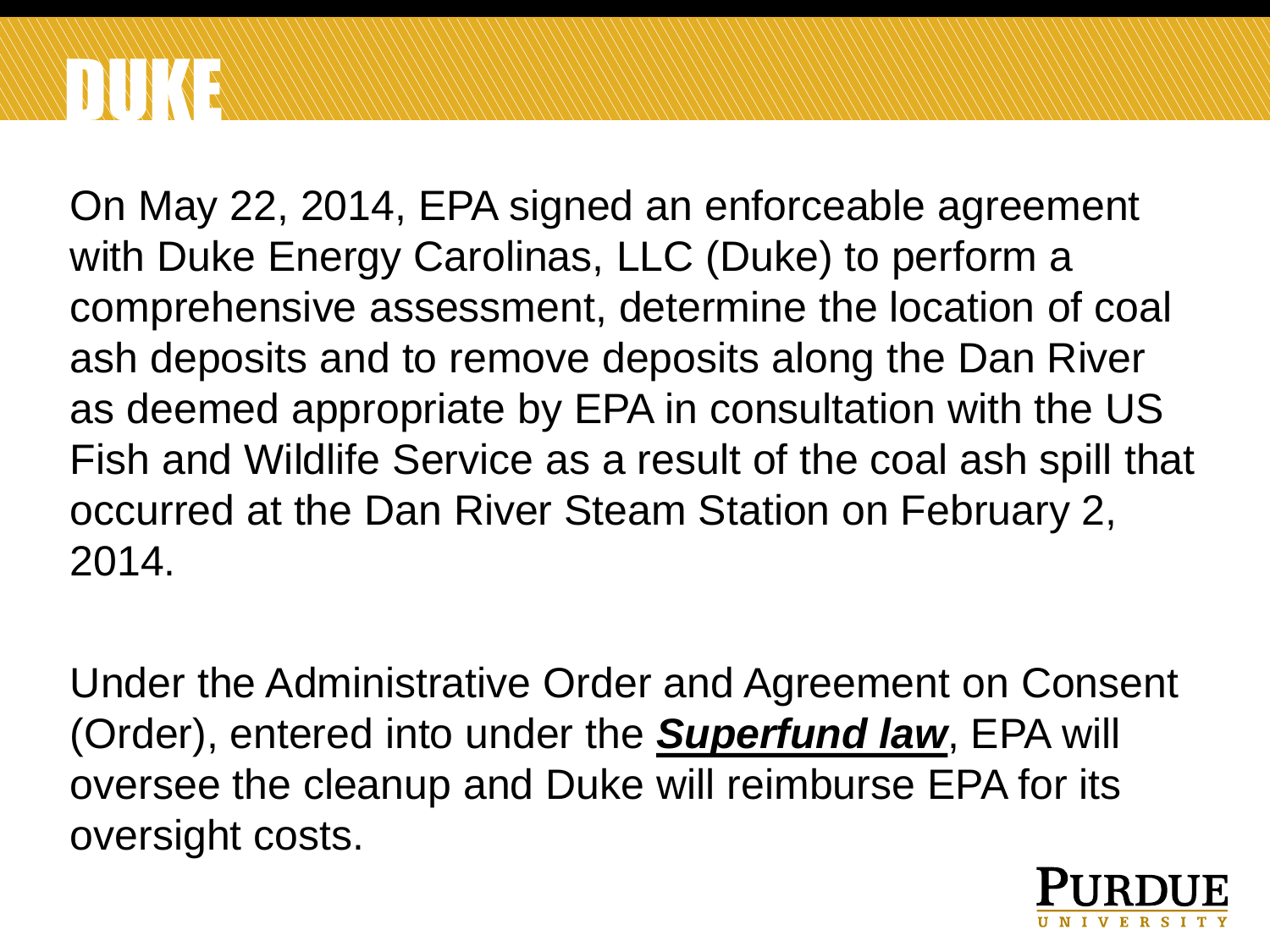

#### **Cleanup Of 'Legacy' Coal Ash Sites Remains As Unresolved Issue For EPA**

A national power industry group is rejecting environmentalists' suggestions that EPA embrace a novel theory that would allow regulation of "legacy" coal ash sites under its upcoming Resource Conservation Recovery Act (RCRA) disposal rule, framing what may be one of the last major battles over the pending measure.

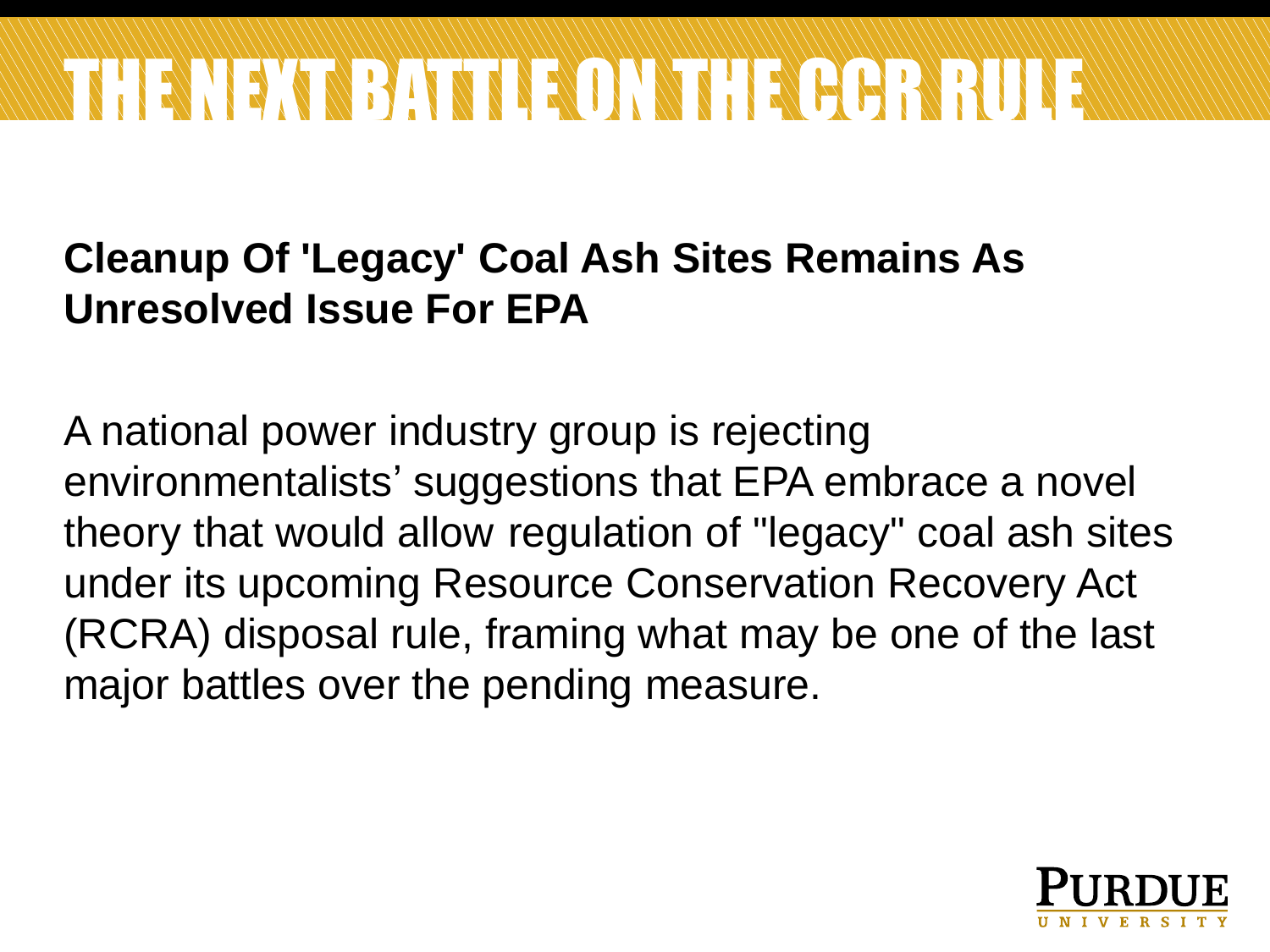# ADDRESSING LEGACY COAL ASH SITES A

- This could have major impacts on the EGUs!
- What the States do, could impact Non-EGU Industrial **Facilities**
- Stay tuned!!!!

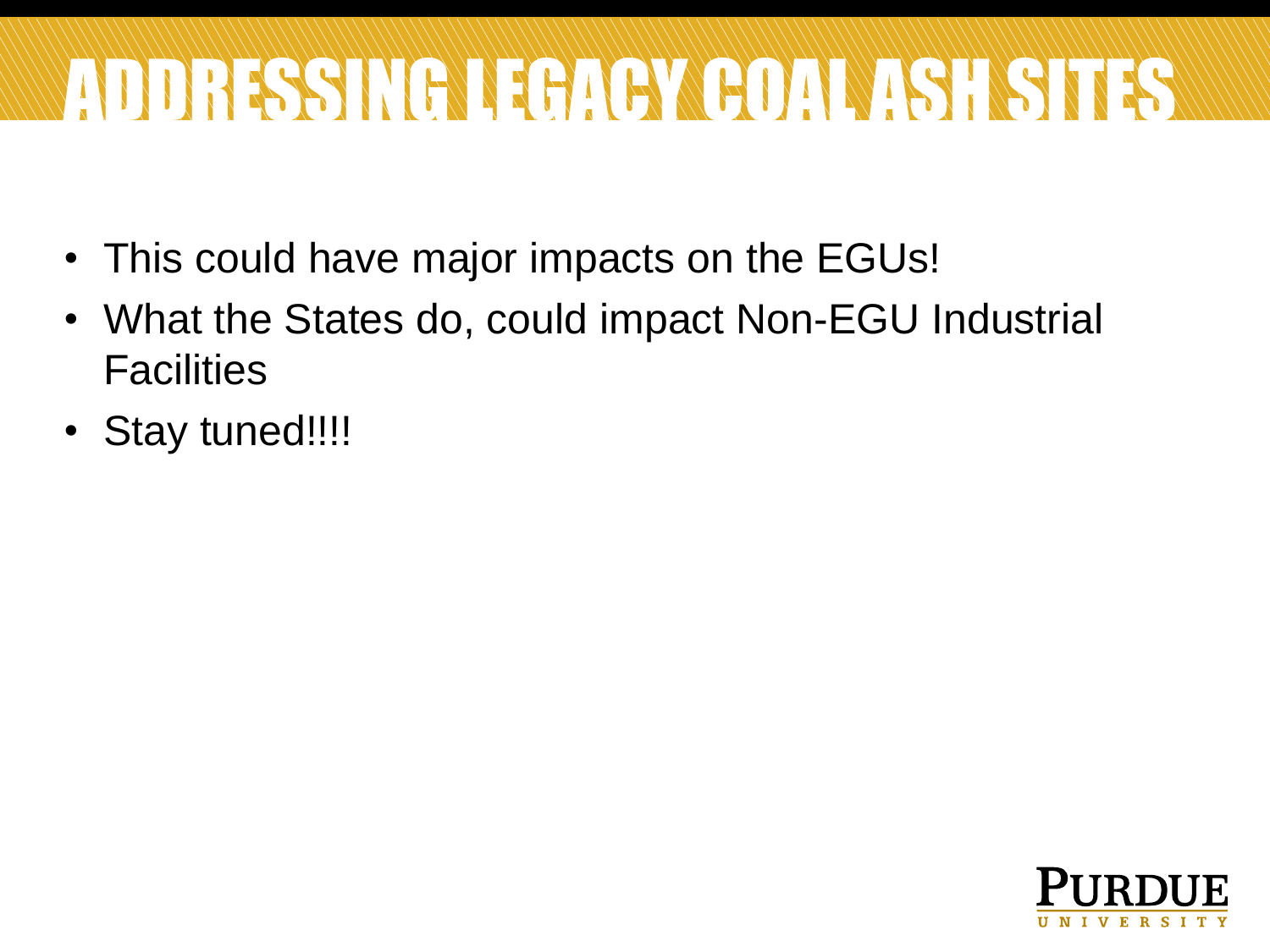### RADIATION PROTECTION

Look at the following home page: <http://www.epa.gov/radiation/tenorm/coalandcoalash.html>

Website discusses Tenorm for Coal Fly Ash, Bottom Ash and Boiler Slag

- Burning coal in boilers to create steam for power generation and *industrial applications* produces a number of combustion residuals.
- Naturally radioactive materials that were in the coal mostly end up in fly ash, bottom ash and boiler slag
- These residuals are called TENORM--Technologically Enhanced Naturally Occurring Radioactive Materials- because burning removes the coal's organic constituents, concentrating the trace amounts of naturally occurring radionuclides